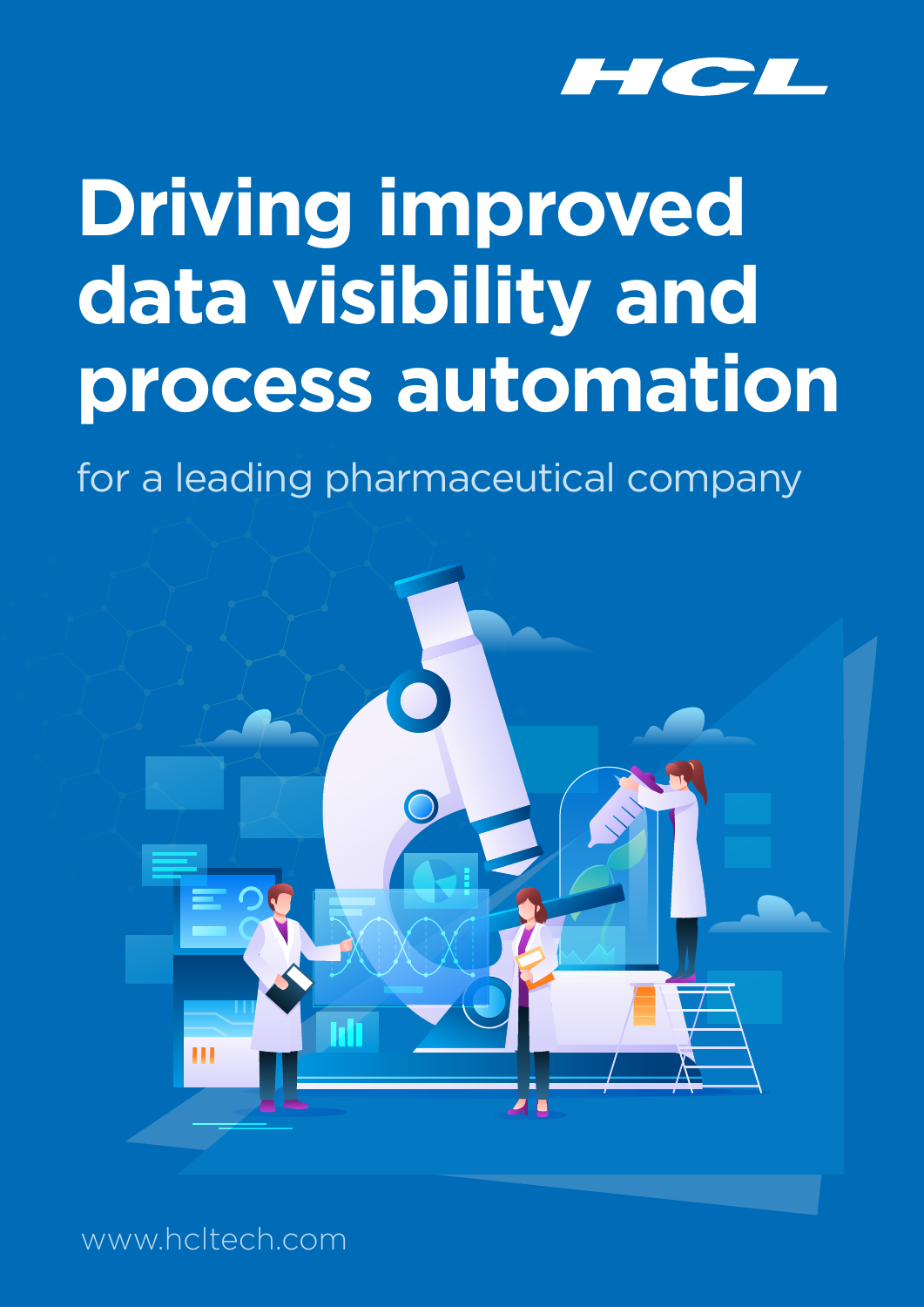

### **About the client**

The client is one of the most trusted global pharmaceutical companies. It is also a member of a global network of independent associated companies, which are engaged in research, development, production, and marketing of prescription medicines and consumer healthcare products.

#### **Business challenges**

- Performance issue while deploying data from Excel to SQL server
- Lack of predictive data analysis capabilities
- Inability to keep up with dynamic data cleansing program/project/epic level attributes for consistency
- Lack of automatic data refresh
- Decreased efficiency due to manual data collection from RTEs, periodic preparation, and distribution of reports to various directors

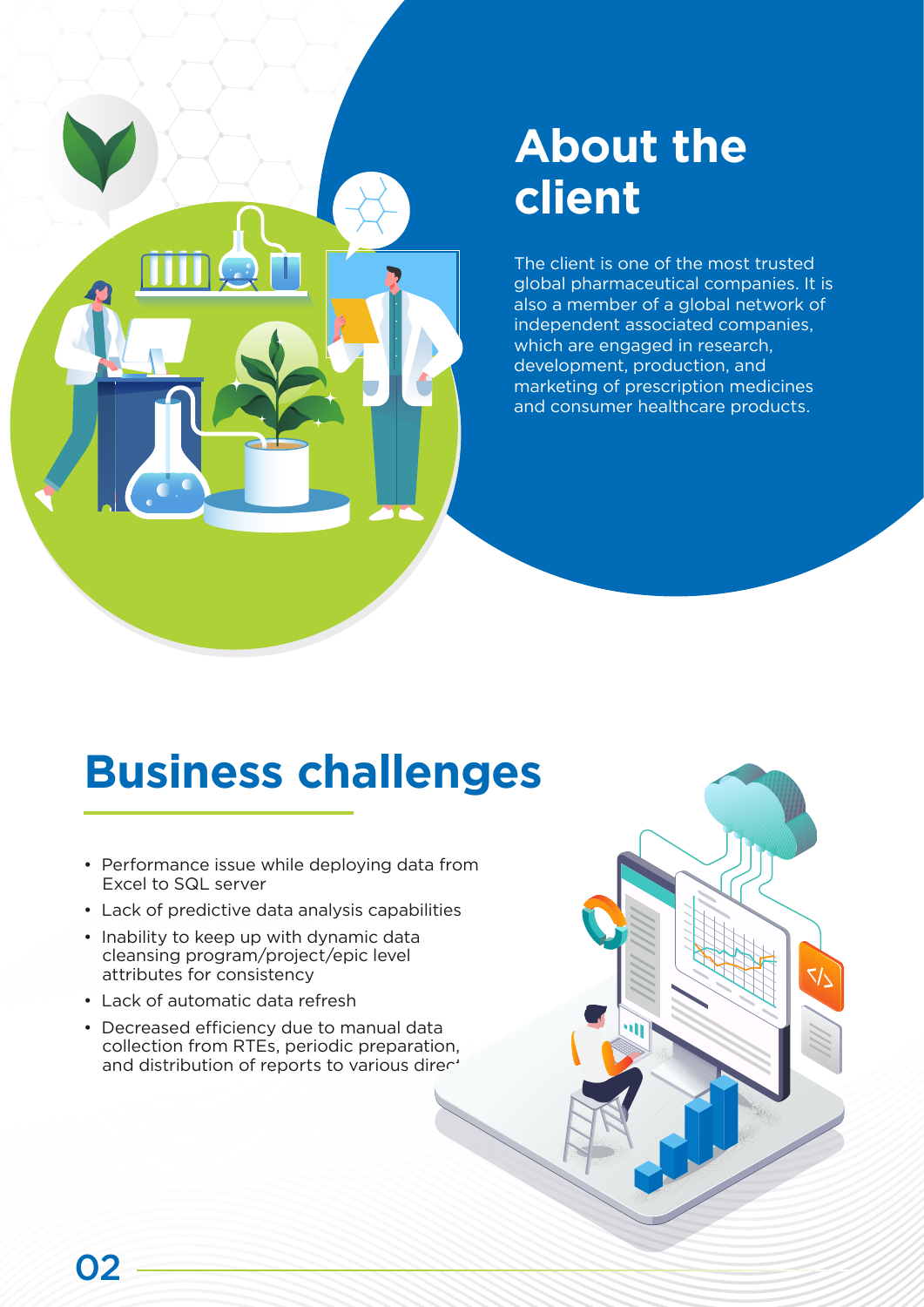#### **Our solution**

To enable the client overcome their challenges and automate their key business processes, HCL Technologies:-



## **Technologies offered**

As part of this solution implementation, HCL Technologies offered the following technologies to the client:-